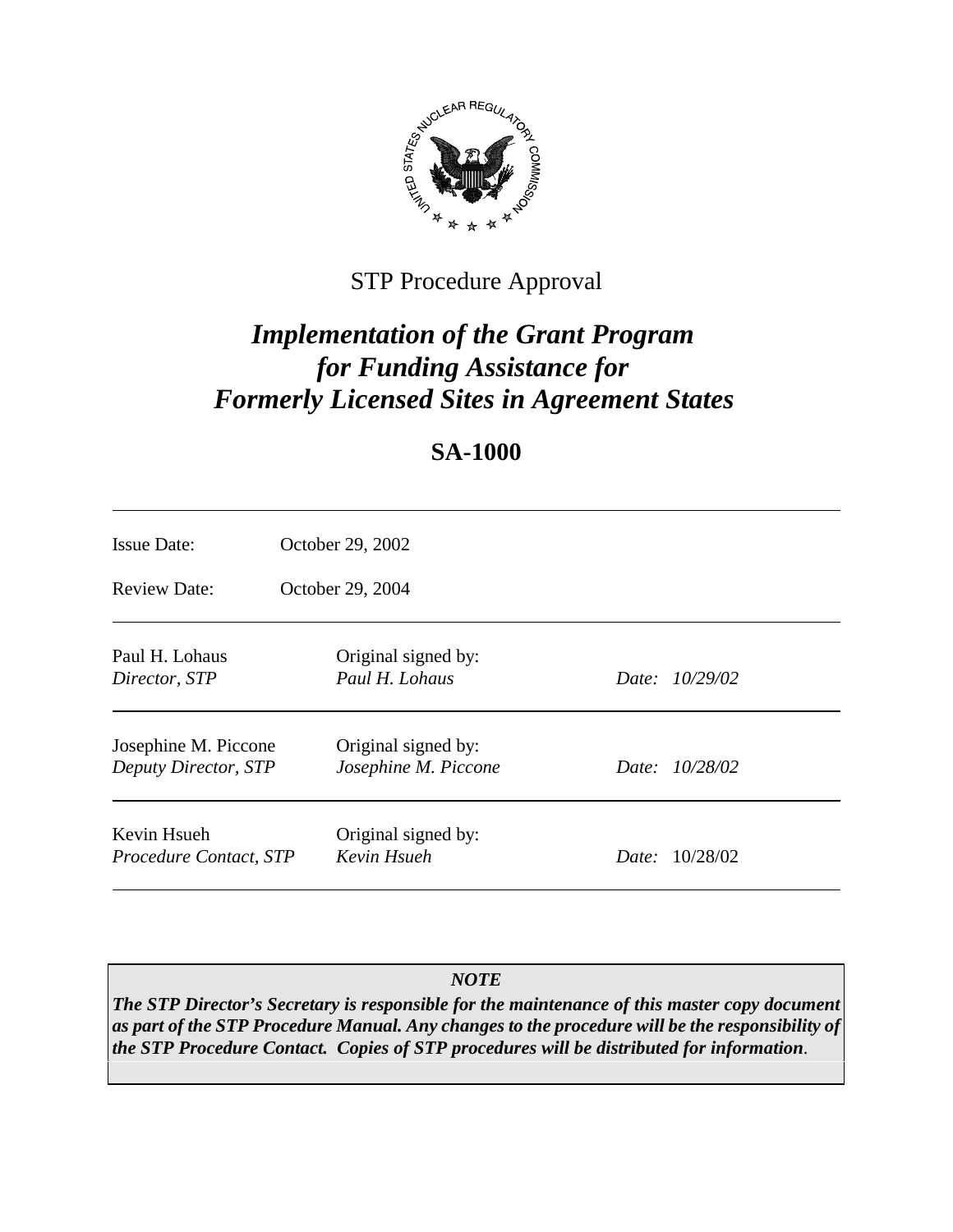

## **I. INTRODUCTION**

- A. This document describes the procedures for conducting the Grants Program including processing applications, conducting technical and budget evaluation and executing financial assistance action.
- B. The program will be administered in conformance with the Federal Grant and Cooperative Agreement Act of 1977, the Atomic Energy Act of 1954, as amended, and related guidance from the Office of Management and Budget, SECY 99-193, and the SRM for SECY 99-193.
- C. The responsibility for conducting the Grants Program, is shared by the Office of State and Tribal Programs (STP) and the Division of Contracts and Property Management (DCPM), Office of Administration, as stated in NRC Management Directive (MD) 11.6.

#### **II. OBJECTIVES**

- A. To provide the guidelines that will be followed by Agreement States when preparing grant proposals for NRC review.
- B. To provide guidelines to STP and DCPM for administration and coordination of Grants Program.

#### **III. BACKGROUND**

 Pursuant to Section 274.i of the Atomic Energy Act of 1954, as amended, the NRC's STP will assist Agreement States through providing funds for the purpose of reviewing files, conducting surveys, characterizing and remediating sites formerly licensed by the Commission.

The grant program will be administered to ensure a proper, fair, and equitable use of available funds to assist Agreement States with remaining formerly licensed sites to complete necessary file reviews and surveys; site characterization; and remediation, if necessary. Eligible Agreement States that desire funding assistance shall submit a written grant proposal to NRC for review and approval. The program will include procedures to conduct risk-ranking of the sites to ensure that funds are available for the "high risk" sites in the event that the appropriated funds are less than requested or prove to be insufficient to fully remediate remaining identified sites. Additional information on the risk ranking system will be provided at a later date, if necessary.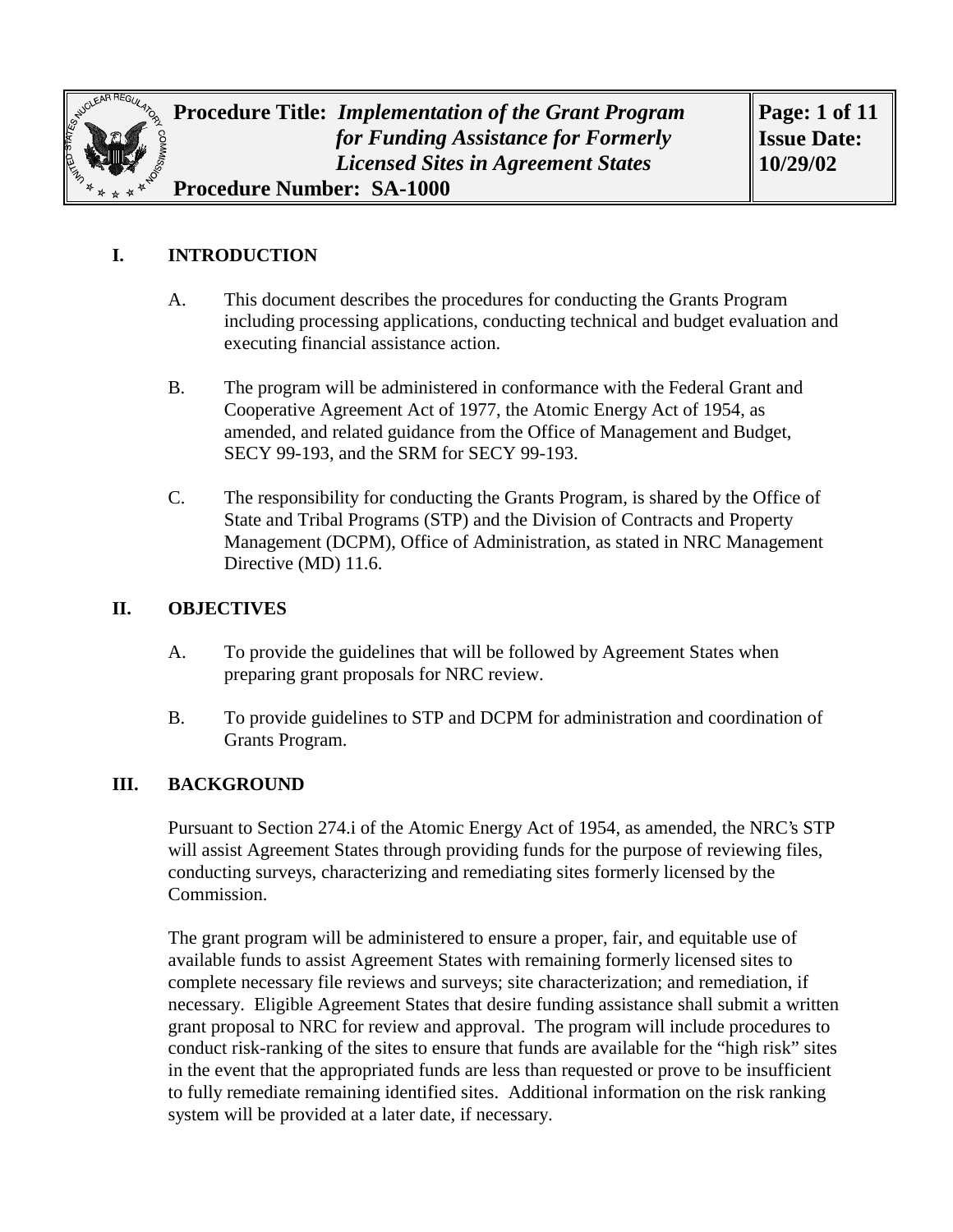#### **IV. ROLES AND RESPONSIBILITIES**

A. Office of the General Counsel (OGC):

Review all applications regarding the suitability of using an assistance instrument and the potential for conflicts of interest.

- B. Director, STP:
	- 1. Serves as the recommending official to the Executive Director for Operations for program areas funded by the office;
	- 2. Ensures review of applications regarding the appropriateness of technical assistance funding and the potential for conflicts of interest.
- C. Director, DCPM:
	- 1. As the agent for the NRC, performs detailed financial and business analysis, executes the assistance instruments, and ensures the assistance document is managed after award in coordination with STP;
	- 2. Ensures the official record file relative to all actions funded through NRC financial assistance instruments is maintained;
	- 3. Ensures closeout and deobligation of funds upon completion of the project provided financial assistance.
- D. Project Manager for Grants Program Coordination, STP:

Acts as the STP lead staff for the day-to-day management of Grant Program, including technical review of grant proposals for completeness and reasonableness of the cost estimate, tracking the status of grant proposals, maintaining statistical information on the proposals, interfacing with DCPM and OGC for interactions regarding the Grant Program.

E. Grants Officer, DCPM:

Acts as the DCPM lead staff for the day-to-day management of Grants Program to ensure the processing, award, and administration of all financial assistance actions.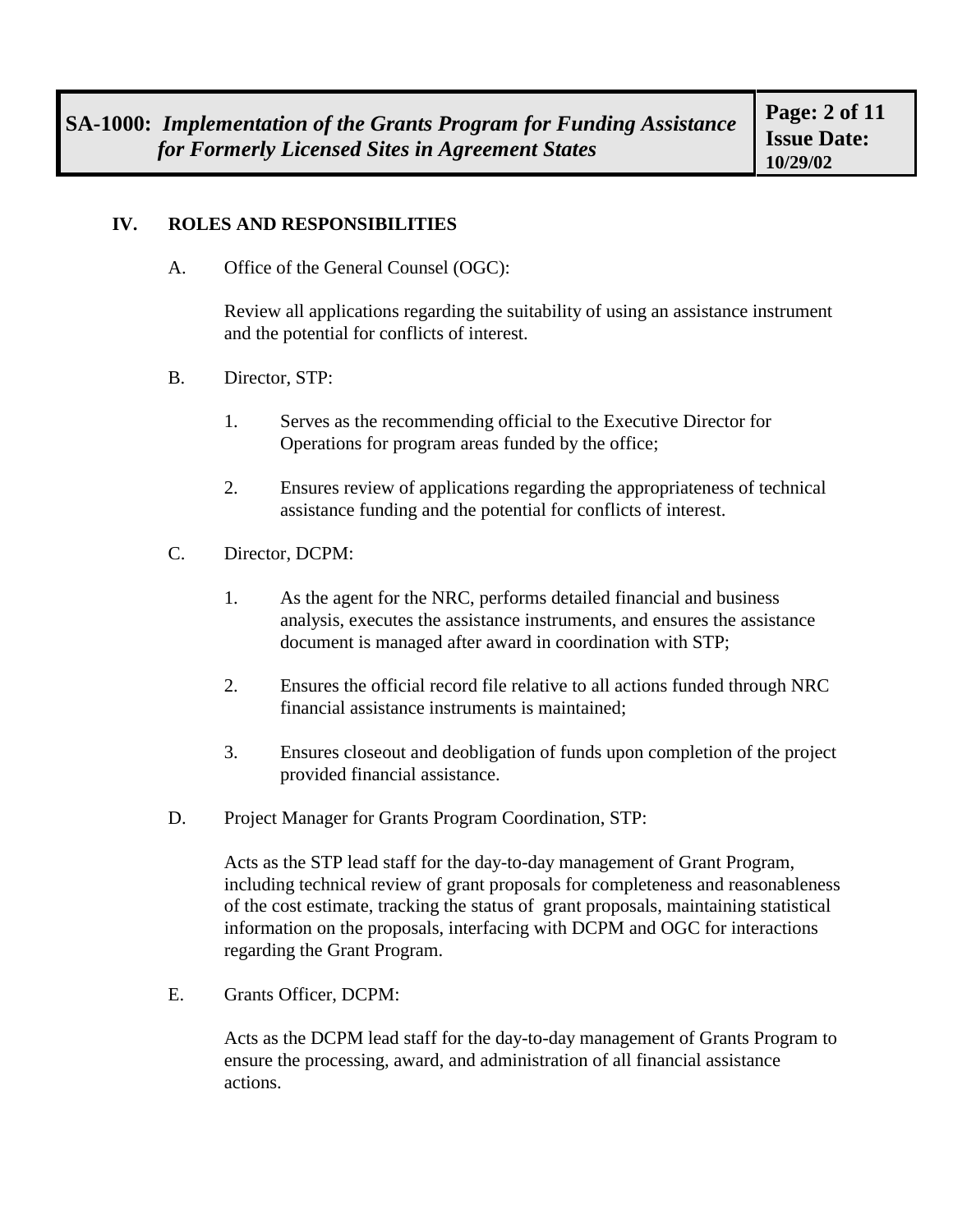#### **V. GUIDANCE**

#### A. Agreement State Grant Proposal

The grant program is organized into four different kinds of proposals for funding assistance: (1) proposal for file review and/or initial survey; (2) proposal for regulatory oversight for site characterization and/or remediation; (3) proposal for site characterization; and (4) proposal for site remediation. Each State that desires funding assistance shall submit a written grant proposal to the Attention of :

Grants Officer Division of Contracts and Property Management Office of Administration Mail Stop T-7-I-2 U.S. Nuclear Regulatory Commission Washington, DC 20555

A sample grant proposal for file review and/or initial survey is shown in Appendix A. Each proposal should contain basic information including project goals and objectives, project management, period of the project, project total cost, and anticipated results. In addition, the proposal should include the following information depending on the type of proposal being submitted:

- (1) Proposal for File Review and/or Initial Survey
	- a. a brief description of each file to be reviewed;
	- b. the number of loose material and/or sealed source files to be reviewed;
	- c. estimated work hours by major activity for each file (including review of records and documents, travel, interviews, survey and sampling, etc.);
	- d. estimated hourly rate of the person(s) conducting the reviews and/or initial surveys;
	- e. estimated cost for file review and/or initial survey (using data from items c and d);
	- f. estimated worker benefit cost;
	- g. estimated travel and per diem cost;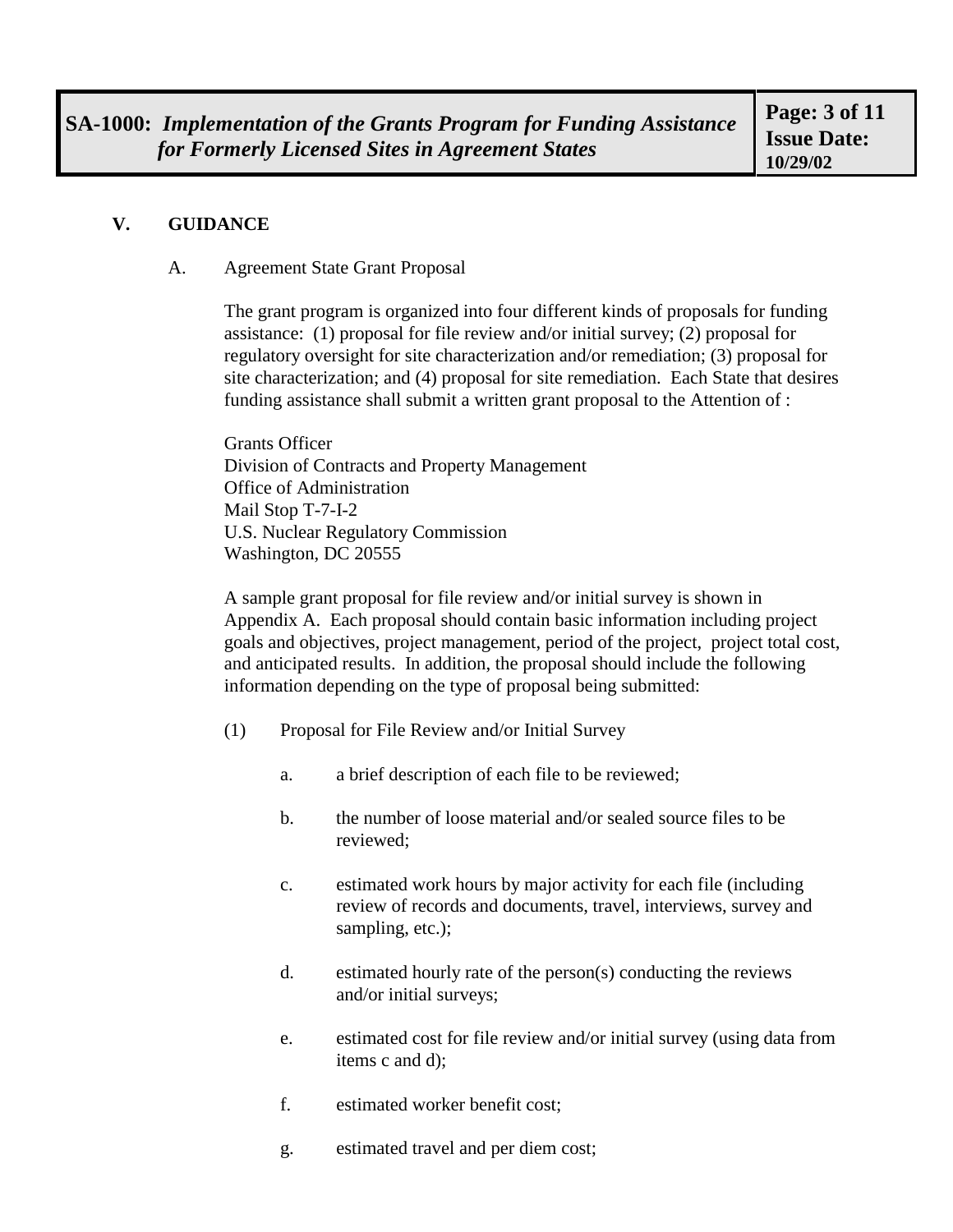- h. estimated supplies and service cost;
- i. estimated total direct cost (using data from items e to h);
- j. estimated total indirect cost;
- k. estimated total cost (items i plus j);
- l. estimated laboratory analysis and service costs, if any;
- m. estimated grand total cost (items k plus l); and
- n. any supporting information that will strengthen the proposal.
- (2) Proposal for Regulatory Oversight for Site Characterization and/or Remediation
	- a. brief description of each site that needs regulatory oversight for site characterization and/or remediation;
	- b. the number of sites that need regulatory oversight for site characterization and/or remediation;
	- c. estimated work hours by major activity for each site (including review of records and documents, travel, administration record keeping and correspondence, etc.);
	- d. estimated hourly rate of the person(s) conducting the oversight;
	- e. estimated cost for sites that need regulatory oversight (using data from items c and d);
	- f. estimated worker benefit cost;
	- g. estimated travel and per diem cost;
	- h. estimated supplies and service cost;
	- i. estimated total direct cost (using data from items e to h);
	- j. estimated total indirect cost;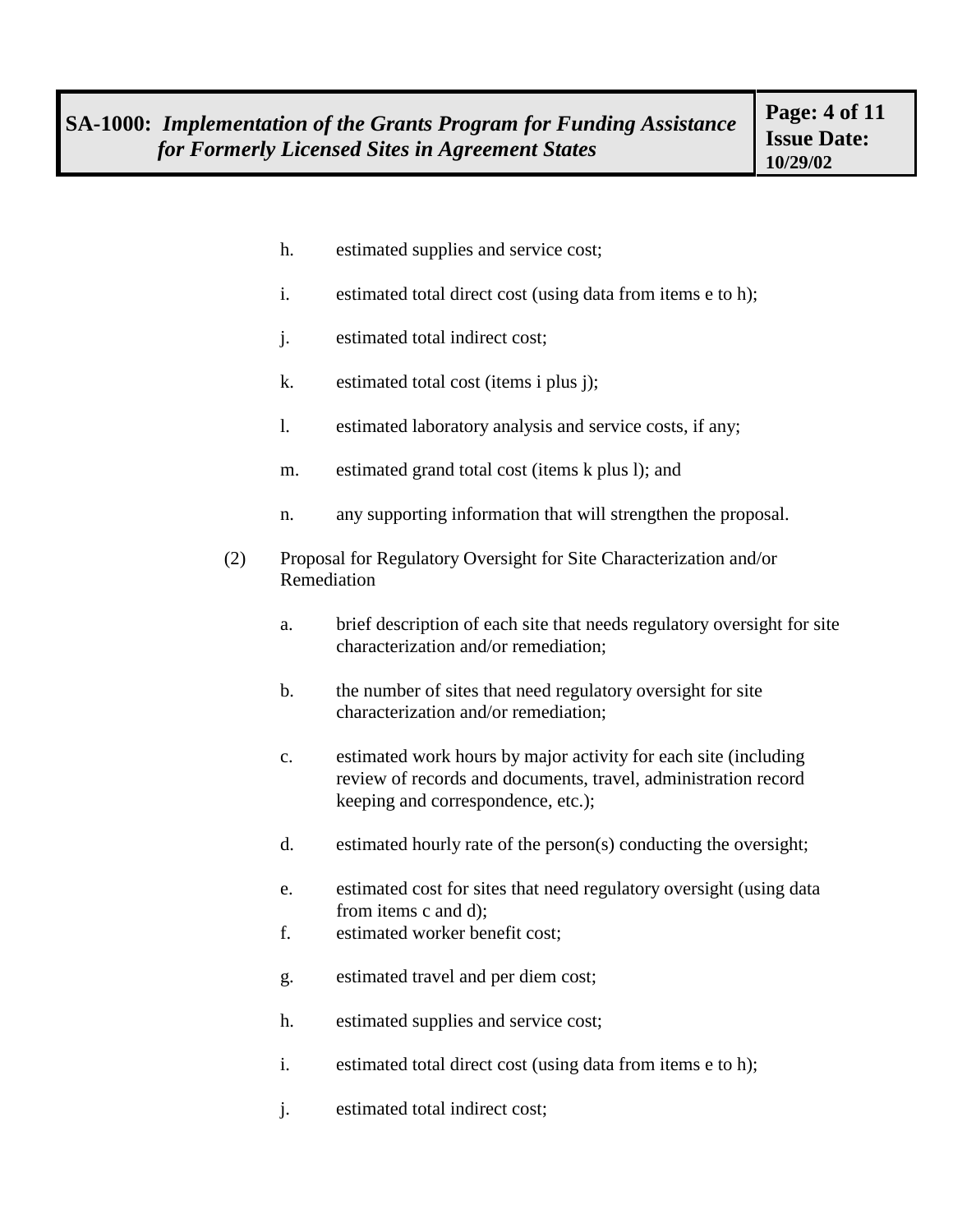- k. estimated total cost (items i plus j);
- l. estimated laboratory analysis and service costs, if any;
- m. estimated grand total cost (items k plus l); and
- n. any supporting information that will strengthen the proposal.
- (3) Proposal for Site Characterization

Note that Agreement States should complete all file reviews and/or initial surveys before submitting their site characterization proposal to NRC, and each proposal should deal with only one specific site.

- a. a brief description of the site characterization plan;
- b. estimated work hours by major activity for the site including regulatory oversight and actual site characterization work;
- c. estimated hourly rate of the person(s) conducting the activity including regulatory oversight and actual site characterization work;
- d. estimated cost (using data from items b and c);
- e. estimated worker benefit cost;
- f. estimated travel and per diem cost;
- g. estimated supplies and service cost;
- h. estimated total direct cost (using data from items d to g);
- i. estimated total indirect cost;
- j. estimated total cost (items h plus i);
- k. estimated laboratory analysis and service costs, if any;
- l. estimated grand total cost (items j plus k);
- m. documentation that none of the following three conditions exist: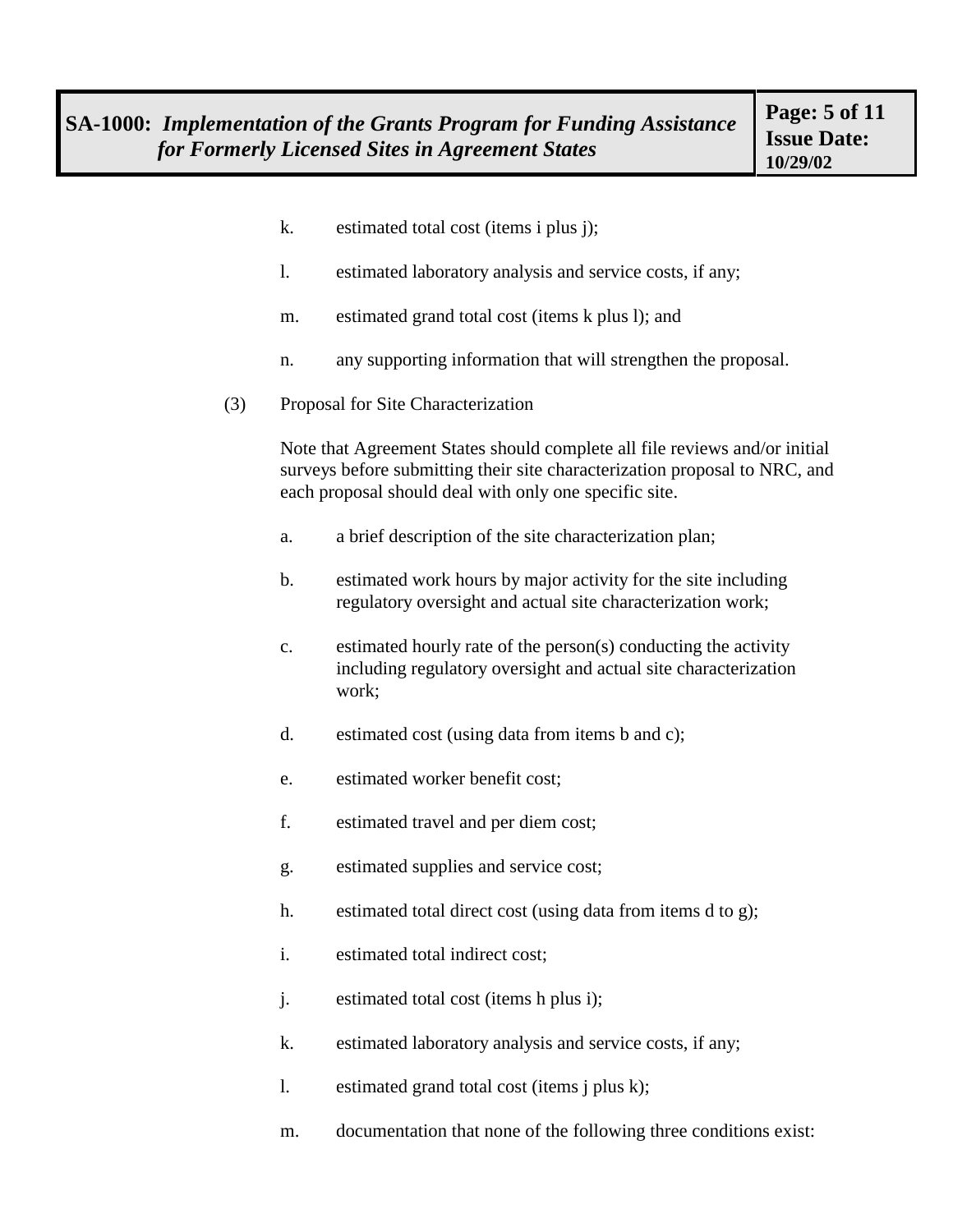(1) the current site owner is financially capable for site characterization, (2) the original licensee is still in existence and financially capable, or (3) the site qualifies for the Comprehensive Environmental Response, Compensation, and Liability Act (CERCLA) funding assistance; and

- n. any supporting information that will strengthen the proposal.
- (4) Proposal for Site Remediation

Note that each proposal deals with only one specific site.

- a. a brief description of site cleanup plan;
- b. estimated work hours by major activity for the site including regulatory oversight and actual site remediation work;
- c. estimated hourly rate of the person(s) conducting the activity including regulatory oversight and actual site remediation work;
- d. estimated cost (using data from items b and c);
- e. estimated worker benefit cost;
- f. estimated travel and per diem cost;
- g. estimated supplies and service cost;
- h. estimated total direct cost (using data from items d to g);
- i. estimated total indirect cost;
- j. estimated total cost (items h plus i);
- k. estimated laboratory analysis and service costs, if any;
- l. estimated grand total cost (items j plus k) including regulatory oversight and actual site remediation work;
- m. an estimate of the residence or worker population, if any, within the contaminated area(s);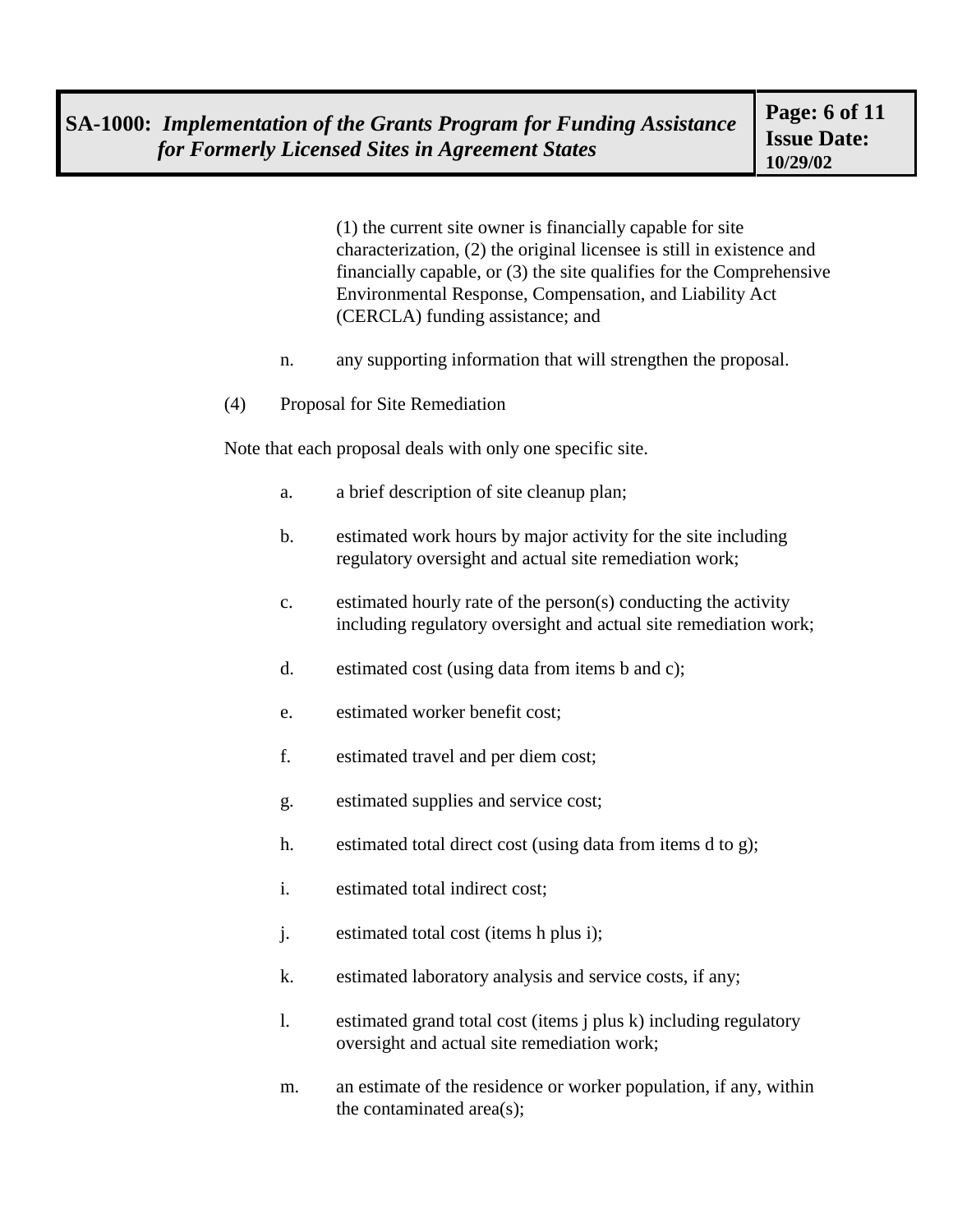- n. accessibility of the contaminated site to the public;
- o. average gamma surface dose rate of the contaminated areas;
- p. an estimate of the contaminated areas;
- q. an estimate of the total volume of waste;
- r. an estimate of percentage of contaminated area where the level of removable contamination exceeds permissible regulatory limits;
- s. any economic impact of not cleaning up the site immediately;
- t. the funding needed for each year and the amount of time needed to complete site cleanup activities;
- u. plans for disposal of waste and availability of the waste disposal site;
- v. a statement or conclusion (and supporting basis) that the contaminated site could result in doses that exceed the 25 millirem/year public dose limit;
- w. documentation that none of the following three conditions exist: (1) the current site owner is financially capable of conducting the site remediation, (2) the original licensee is still in existence and financially capable, or (3) the site qualifies for CERCLA funding assistance;
- x. any considerations that would warrant that this site needs to be remediated in a short period of time; and
- y. any supporting information that will strengthen the proposal.

#### **B. Processing Applications**

- 1. Receipt of Applications
	- a. Agreement State applications for funding assistance shall be submitted to the DCPM, Office of Administration. DCPM will acknowledge receipt of all applications.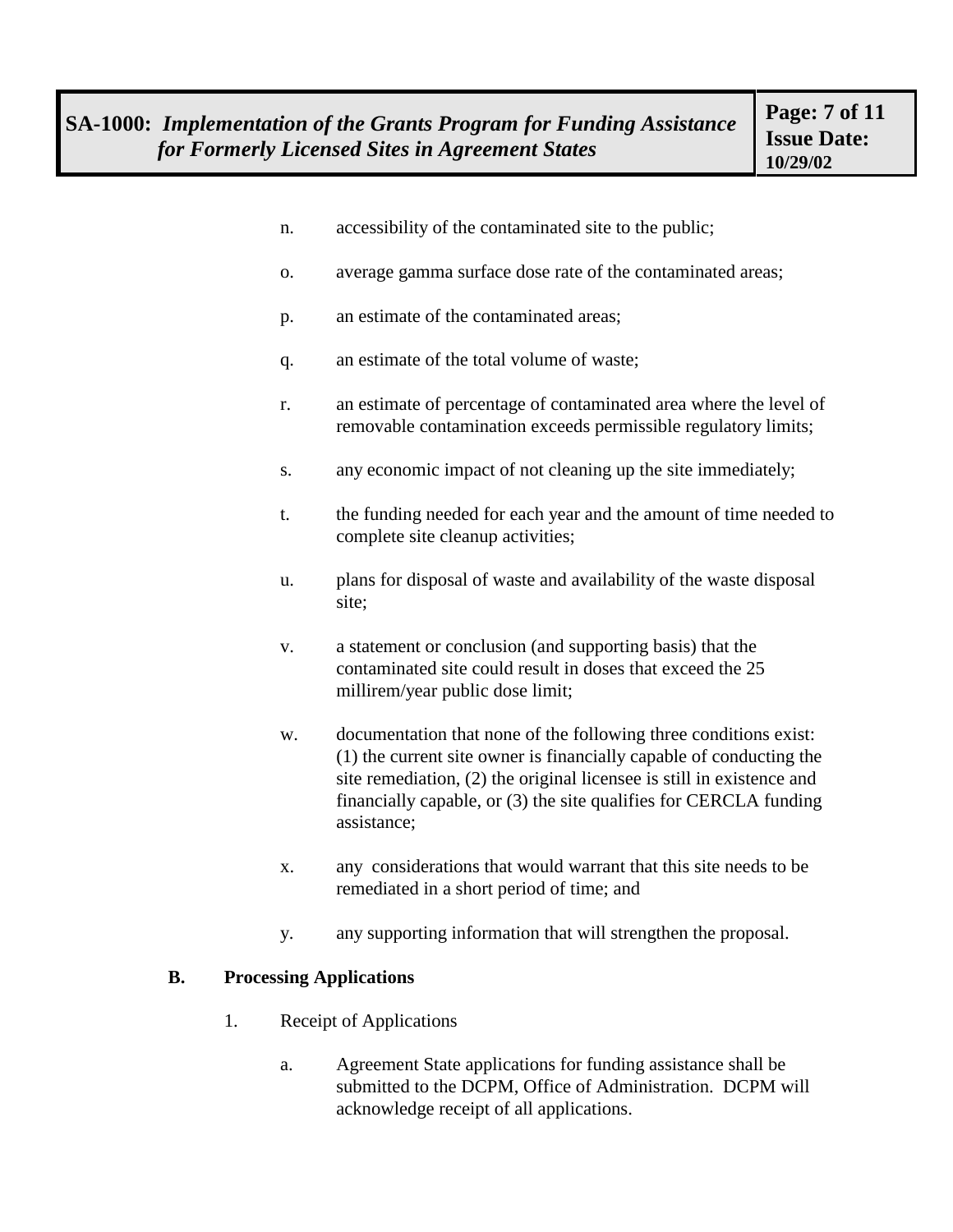- b. DCPM will date-stamp and enter applications in an application receipt log. This log shall contain at least the following information:
	- i. Name and address of Agreement State applicant;
	- ii. Announcement for which the application was submitted;
	- iii. Date and time of receipt;
	- iv. Control number assigned;
	- v. Award instrument number (if award is made);
	- vi. Disposition of application.
- c. Upon receipt of an application, DCPM will inform OGC and STP, and review participants from DCPM, OGC and STP will meet to review the proposal and establish the review schedule.
- 2. Review of Grant Proposal

Each grant proposal will be reviewed against the following criteria by the review participants from DCPM, OGC and STP:

- a. The common evaluation criteria for each proposal are as follows:
	- i. Clarity of statement of project objectives, management and anticipated results;
	- ii. The completeness of the cost estimate;
	- iii. The level of supporting detail presented; and
	- iv. The reasonableness of the cost estimate (i.e., the accuracy and magnitude of estimated costs) in relation to the work to be performed and anticipated results.
- b. Additional evaluation criteria for site characterization proposal: The funding will not be granted to a site if any of the following conditions exist.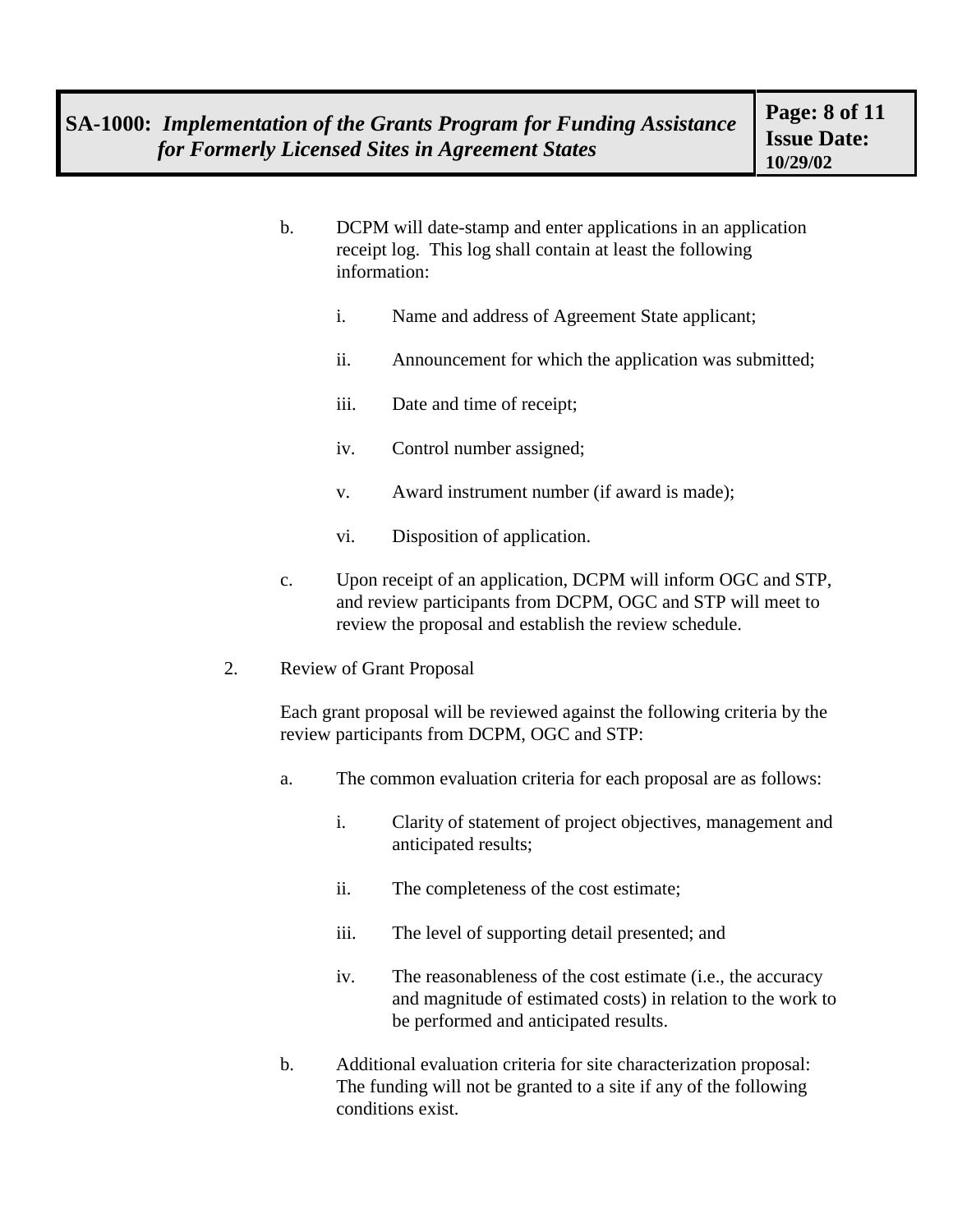- i. The current site owner is financially capable for site characterization.
- ii. The original licensee is still in existence and financially capable.
- iii. The site qualifies for CERCLA funding assistance.
- c. Additional evaluation criteria for site remediation proposal:

The funding will not be granted to a site if any of the following conditions exist.

- i. The current site owner is financially capable for site remediation.
- ii. The original licensee is still in existence and financially capable.
- iii. The site qualifies for CERCLA funding assistance.
- iv. Site remediation is proposed for compliance with a more conservative criterion than 25 millirem/year.
- 3. Award Process
	- a. Following office staff review, the STP project manager will provide recommendations to the STP director, OGC and DCPM for concurrence.
	- b. The STP director will appraise technical merit and budget considerations.
	- c. OGC will appraise whether the subject matter of an application is appropriate for financial assistance to ensure compliance with the Federal Grant and Cooperative Agreement Act.
	- d. DCPM will ensure performance of the preaward cost analysis and will make the final determination that costs proposed are fair and reasonable.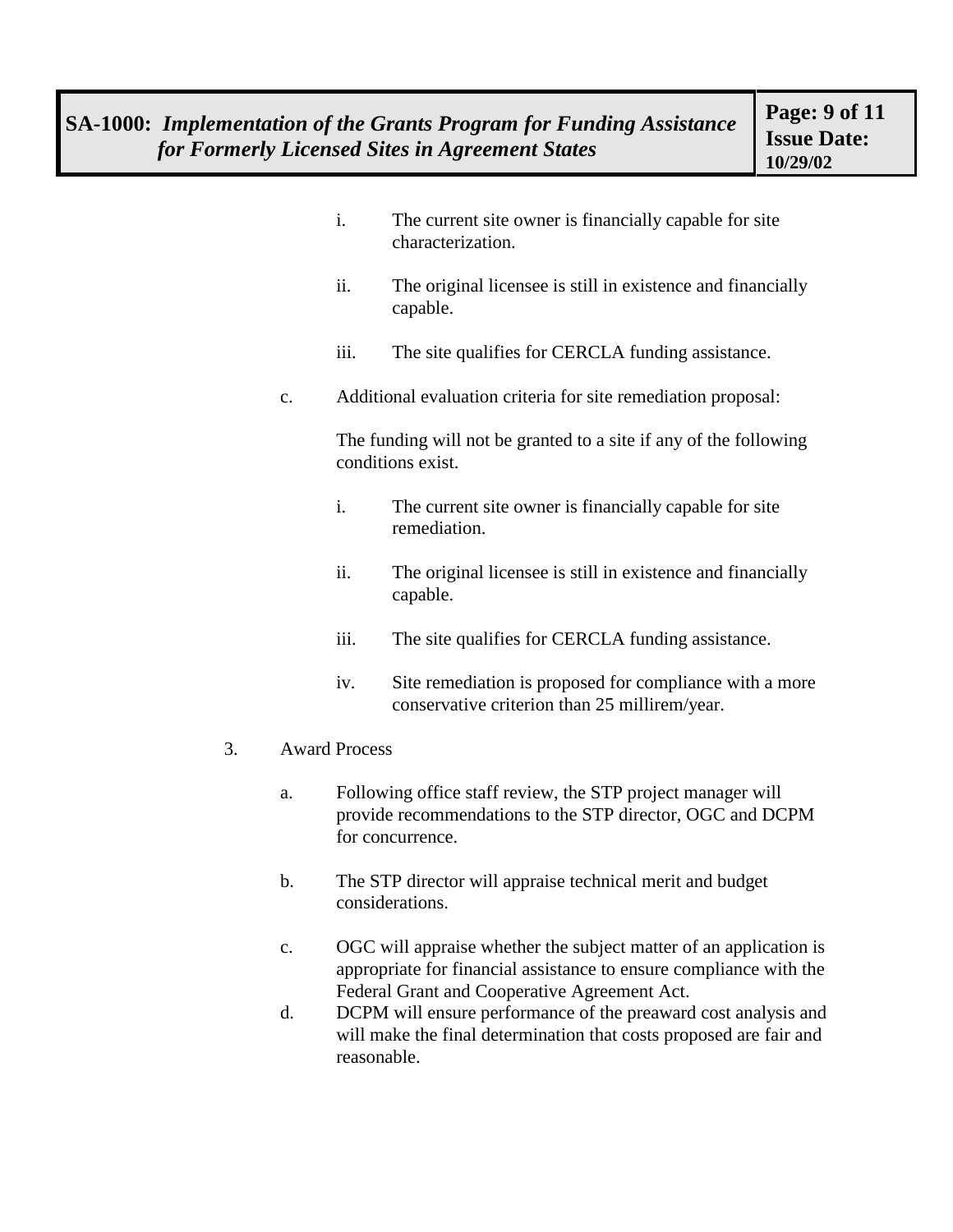e. DCPM will notify prospective awardees of their selection by receipt of an award document or by a letter.

#### **C. Execution of Financial Assistance Action**

- 1. The grant for Agreement States is funded on a cost reimbursement basis not to exceed the amount awarded as indicated on the award document and is subject to a refund of unexpended funds to NRC.
- 2. Award recipients are responsible for the performance under grants and other agreements and, ensure that time schedules are being met, projected work units by time periods are being accomplished, and other performance goals are being achieved.
- 3. Status reports shall be submitted in letter format at a frequency as specified in the award document and a final report shall be submitted no later than the expiration date of the award period. The content of the status report shall be as follows:
	- a. A comparison of actual accomplishments with the goals established for the period, the findings of the project, or both.
	- b. Other pertinent information including, when appropriate, analysis and explanation of anticipated high unit costs.
	- c. Between the required status reporting dates, events may occur that have significant impact on the project. In such instances, the recipient shall inform the NRC as soon as the following types of conditions become known:
		- i. Problems, delays, or adverse conditions that will materially affect the ability to attain project objectives, prevent the meeting of time schedules and goals.
		- ii. Favorable developments or events that enable time schedules to be met sooner than anticipated or more work units to be produced than originally projected.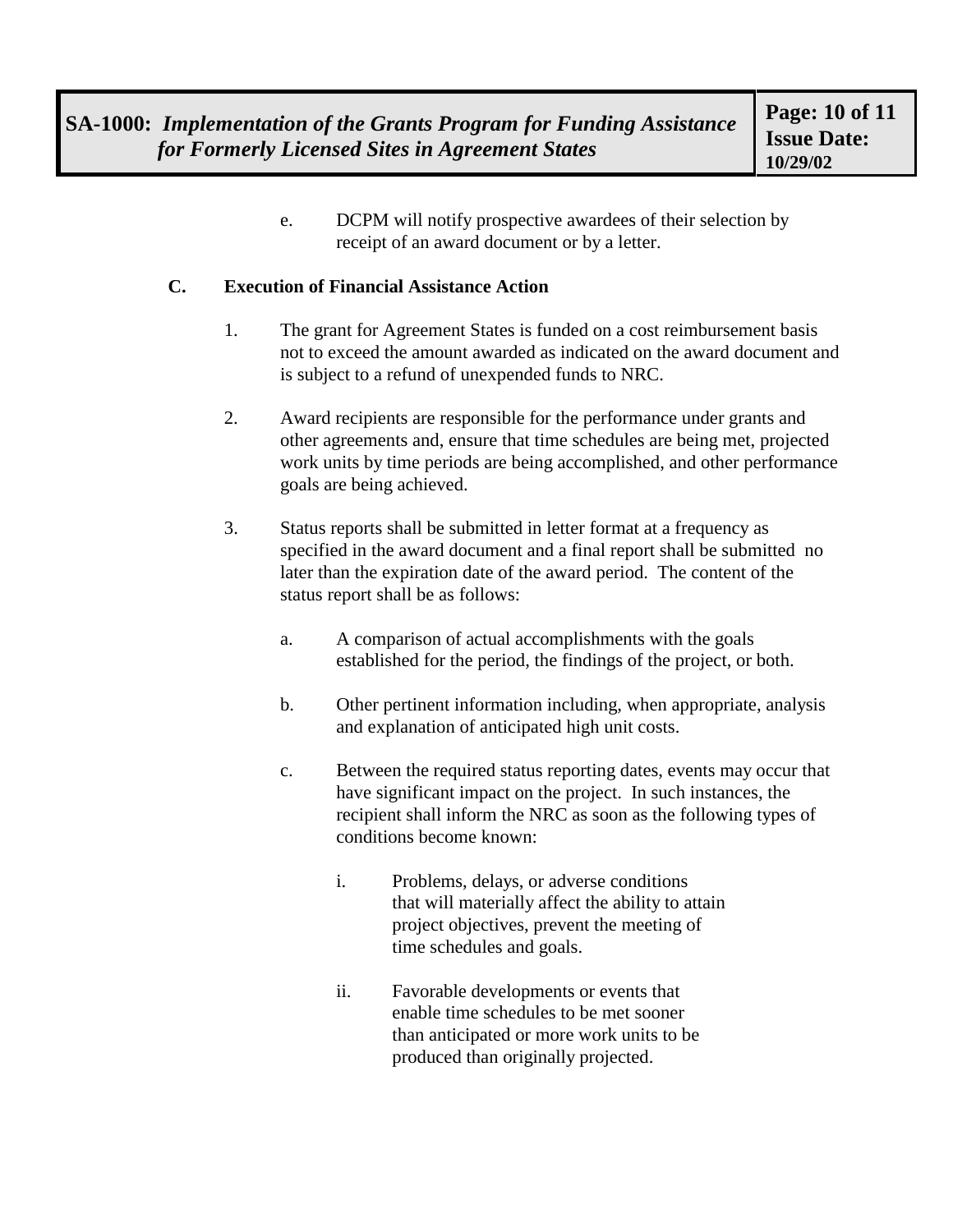- iii. If any performance review conducted by the recipient discloses the need for change in the budget estimates, the recipient shall submit a request for budget revision.
- 4. Grant vouchers should contain total cost and cost breakdowns for the following items that are applicable to a grant project.
	- a. Labor cost
	- b. Travel cost
	- c. Per diem cost
	- d. Lab cost
	- e. Supply and service cost (if applicable)
	- f. Overhead cost (if applicable)
	- g. Others (if applicable)

#### **D. Evaluation of Agreement State Technical Activities Conducted Under A Grant**

- 1. NRC reviews Agreement State radiation control programs in an integrated manner, using common and non-common performance indicators as specified in MD 5.6., Integrated Materials Performance Evaluation Program (IMPEP).
- 2. Agreement State activities, such as licensing actions, implemented through the Grant Program are candidates for review during IMPEP reviews. The guidance given in STP Procedure SA 104, Reviewing Common Performance Indicator #4, Technical Quality of Licensing Actions, should be used.

## **VI. APPENDICES**

Appendix A - Sample grant proposal for file review and initial survey.

#### **VII. REFERENCES**

- 1. NRC Management Directive 11.6, *Financial Assistance Program*.
- 2. NRC Management Directive 5.6, *Integrated Materials Performance Evaluation Program*.
- 3. SA 104, *Reviewing Common Performance Indicator #4, Technical Quality of Licensing Actions*.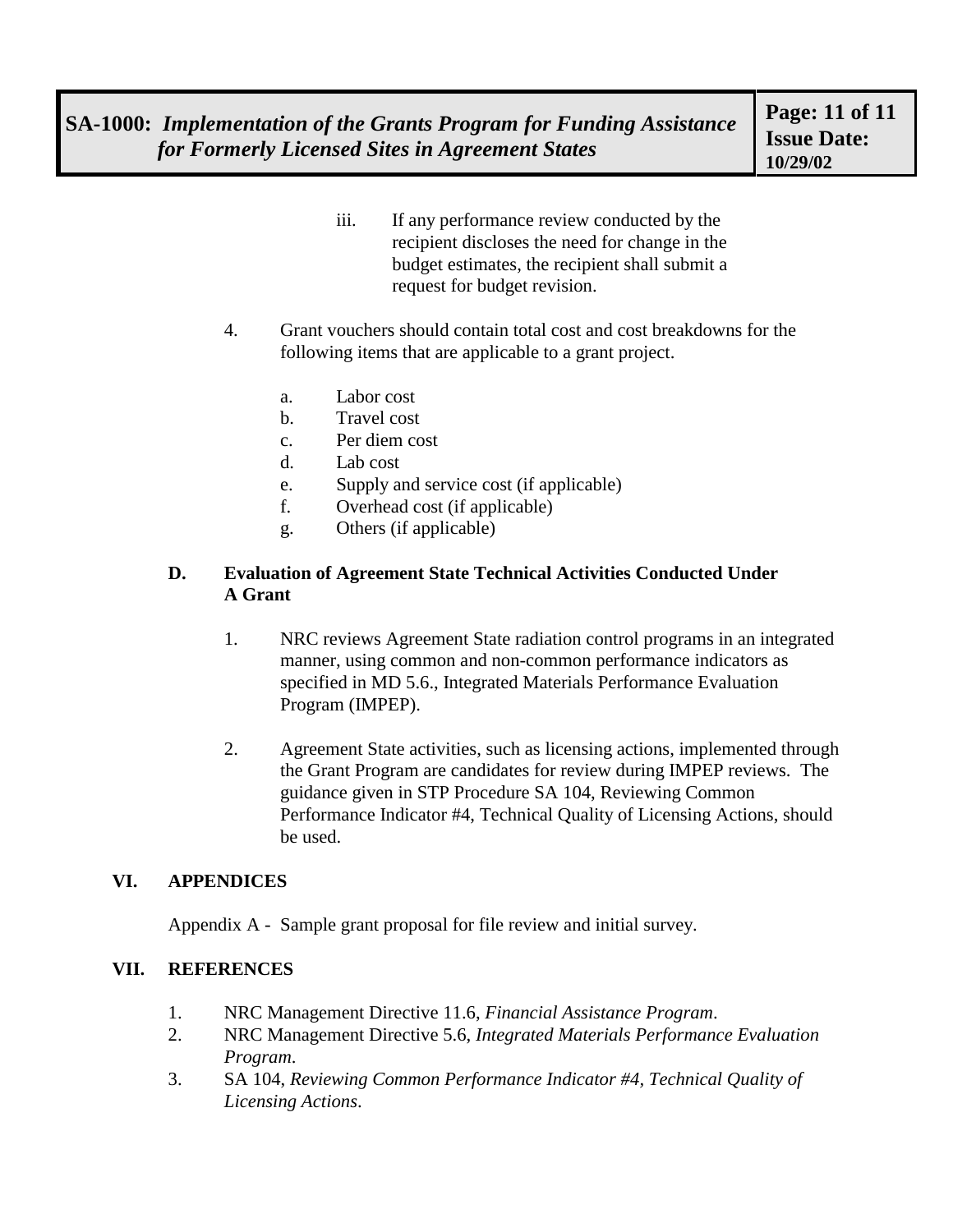## Appendix A

# **SAMPLE GRANT PROPOSAL FOR FILE REVIEW AND/OR INITIAL SURVEY**

Mr./Ms. (Name) Grants Officer Division of Contracts and Property Management Office of Administration U.S. Nuclear Regulatory Commission Washington, DC 20555-0001

Dear Mr./Ms.(Name):

Enclosed is [STATE]'s grant proposal for [file review and initial survey] of [four] formerly licensed sites. The proposal includes the following information:

- Enclosure 1. Project description
- Enclosure 2. A summary of the pending files which consists of [two] sealed source files and [two] loose material files.
- Enclosure 3. Estimated cost for file review and/or initial survey.
- Enclosure 4. A copy of summary of files with Oak Ridge National Laboratory (ORNL) score. This summary was sent to us from NRC Region [I, II, III or IV] office.

It was estimated that a total of [\$12,889] will be needed to complete file reviews and initial surveys of these [four] formerly NRC licensed sites.

If you have any questions, please feel free to contact me at (telephone number) or (name of State contract) of my staff at (telephone number) or (e-mail address).

Sincerely,

(Name of Radiation Control Program Director or designee), (Director or title of designee), (Radiation Control Program)

Enclosures: As stated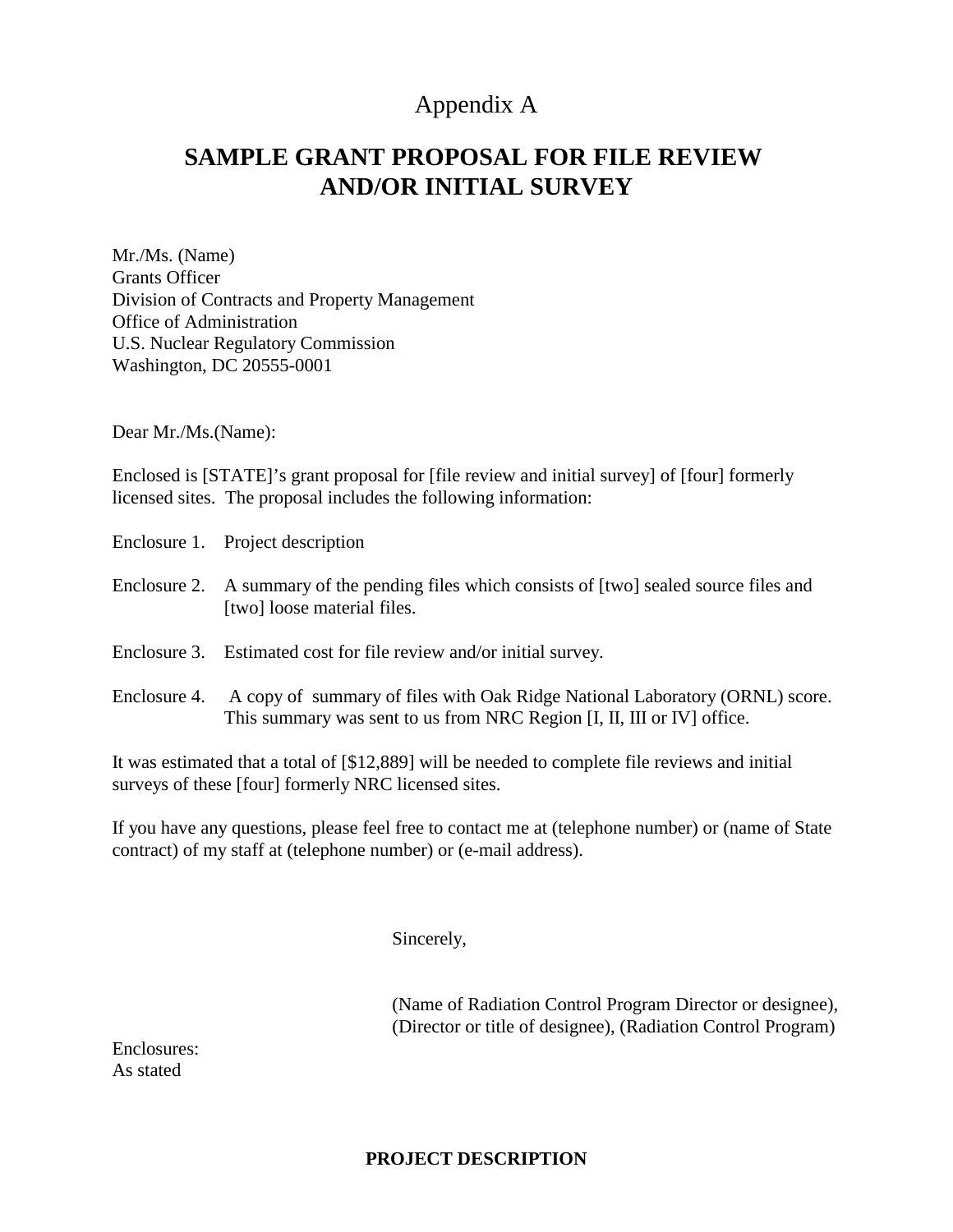## **1. Project Goals and Objectives**

The project's goals and objectives should be clearly stated in the proposal.

Example:

Review NRC license files to determine the scope of previous work including the list of radionuclides, processes, potential for off-site release of radioactive contamination, and current status. As part of the review, [State name] files will be researched to determine if the State of [State name] granted a radioactive materials license to the company or address

Determine whether a site visit is required to resolve any of the concerns identified during the review. Coordinate site visits with the former licensee (if possible), and the current site owner before the visit. Site visits to sealed source sites will normally be to perform surveys. No sample analyses are expected to be performed at sealed source sites.

Survey and/or sample the site for residual contamination or other radioactive material associated with the previous licensed activities, if necessary, to verify the status of the site. Determine whether remedial actions are required to remove radioactive materials in excess of the regulatory limits pertaining to decommissioning of sites. Determine which files can be closed and which sites require characterization or remediation activities. Make every attempt to close out files when data are available to support such action. This assessment will include a review of the available historical data and the current radiological status.

Write a summary report for each site to document the State's assessments and findings.

## **2. Project Management**

The proposal should identify the project manager or individual responsible for direct (day-to-day ) management of the project.

Example:

The project manager is [name], [title], the individual responsible for direct (day-to-day) management of the project is [name], [title].

Enclosure 1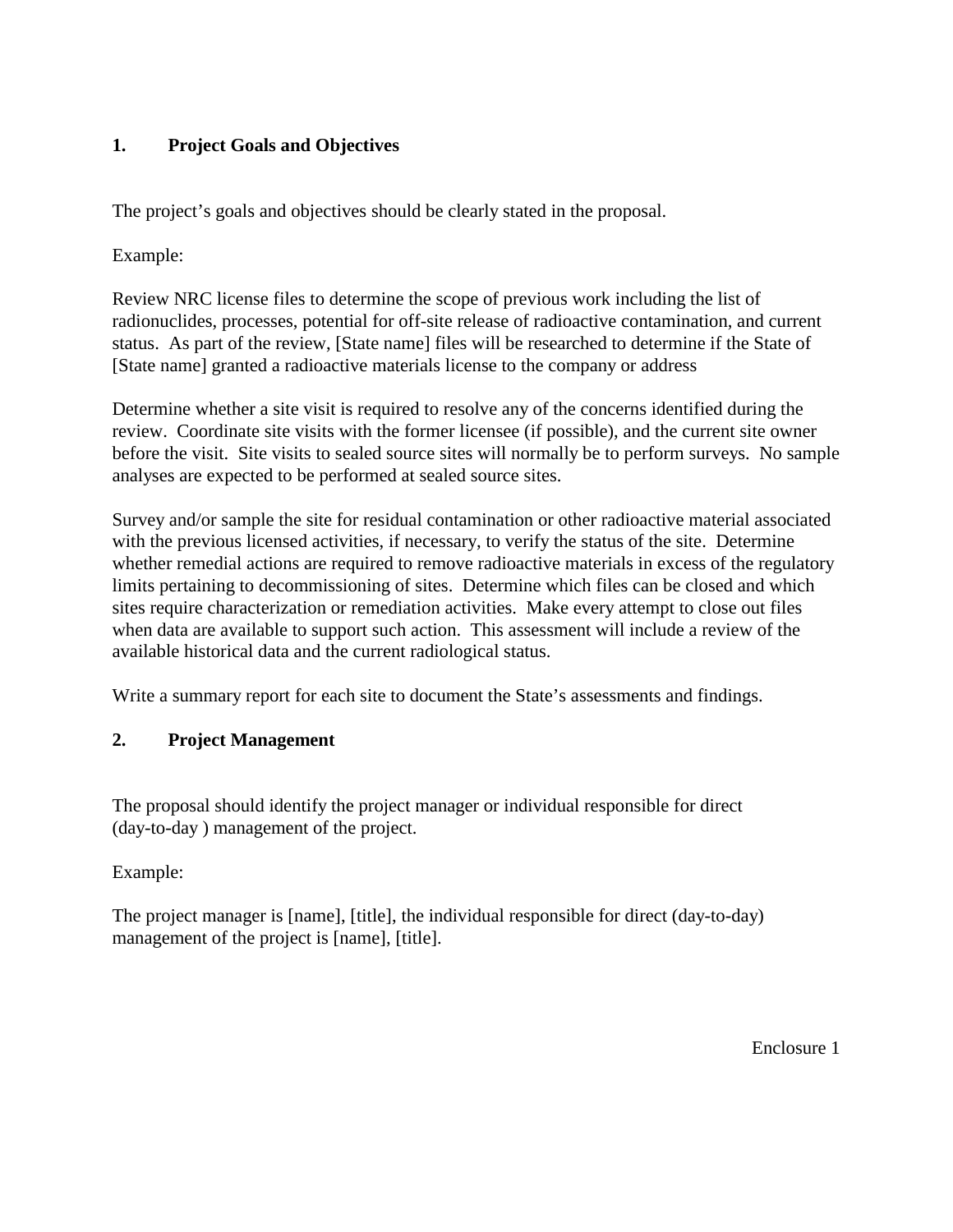## **3. Period of the Project**

The proposal should identify the project starting and stop dates.

Example:

The project will start within 30 days of the award of the grant, or at such other time as specified in the grant award notice, and be completed within six months of the start date.

### **4. Project Anticipated Results**

The anticipated results after completion of the project should be clearly stated in the proposal.

Example:

An assessment and findings report will be generated. The anticipated results after completion of the project are an assessment of whether further actions are necessary or if the State can close the file. The final report will include the State's assessments and findings for each file reviewed. This will include a finding as to whether the file should be open for further actions, such as site characterization/remediation, or the file should be closed and no further action is required. The basis for closing a file will be stated such as a finding that no unlicensed, abandoned sources, or residual radioactive material where the level of contamination exceeds permissible regulatory limits exist at the subject site(s). The decision criterion will also be provided such as state requirements or standards to be applied.

A status report will be provided within three months from the award date of the grant. A final report will be submitted within 30 days from the expiration date of the grant.

#### **5. Total Cost of the Project**

The proposal should identify the total cost for the completion of the project.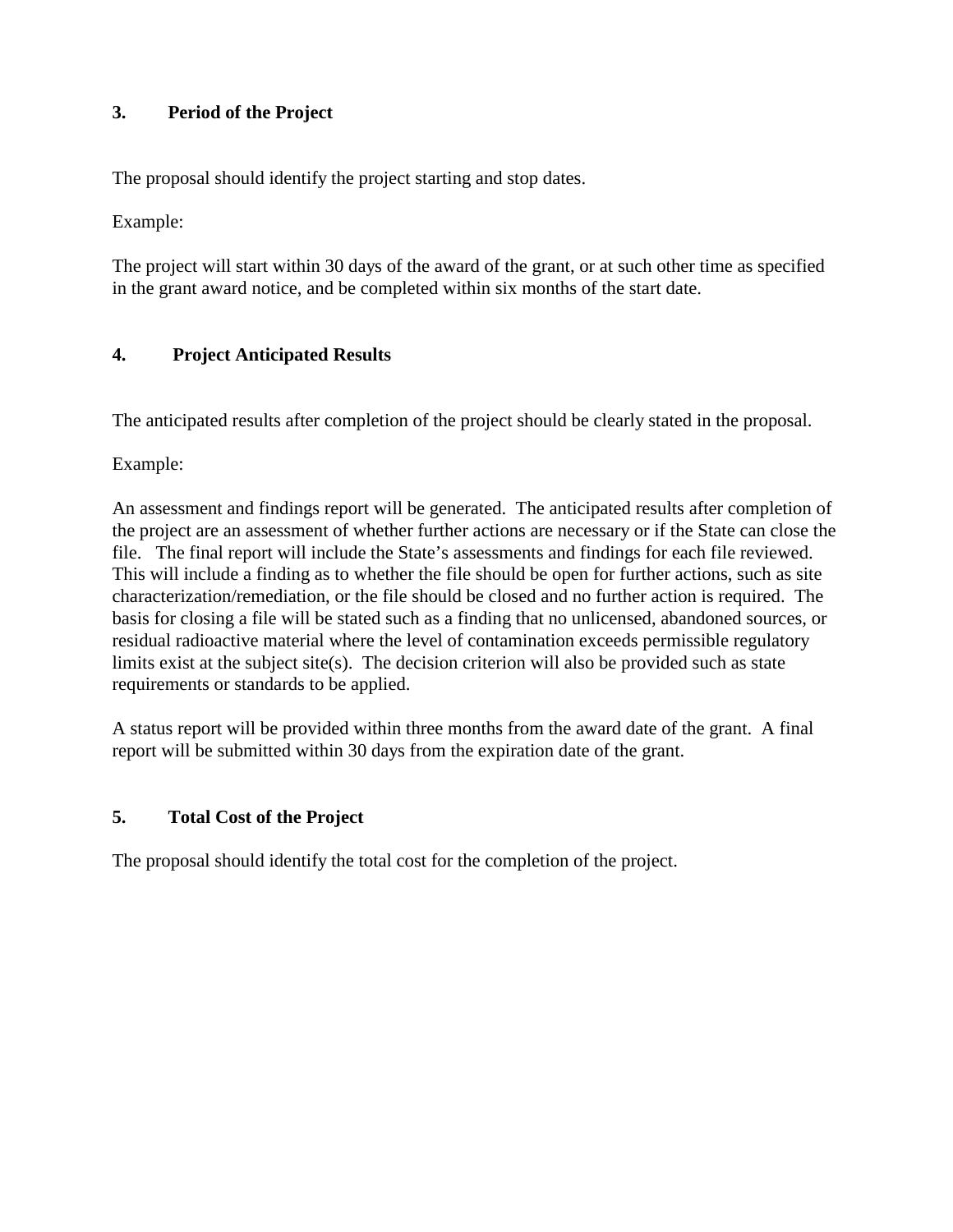### **SUMMARY OF FORMERLY LICENSED SITES THAT NEED FILE REVIEW AND/OR INITIAL SURVEY**

## **(1) Sealed Source (2 files)**

| No. | License No.   |
|-----|---------------|
|     | xxx-xxxxx     |
|     | $XX-XXXXX-XX$ |

### **(2) Loose Material (2 files)**

| No. | License No. |  |
|-----|-------------|--|
|     | xxx-xxxxx   |  |
|     | xx-xxxxx-xx |  |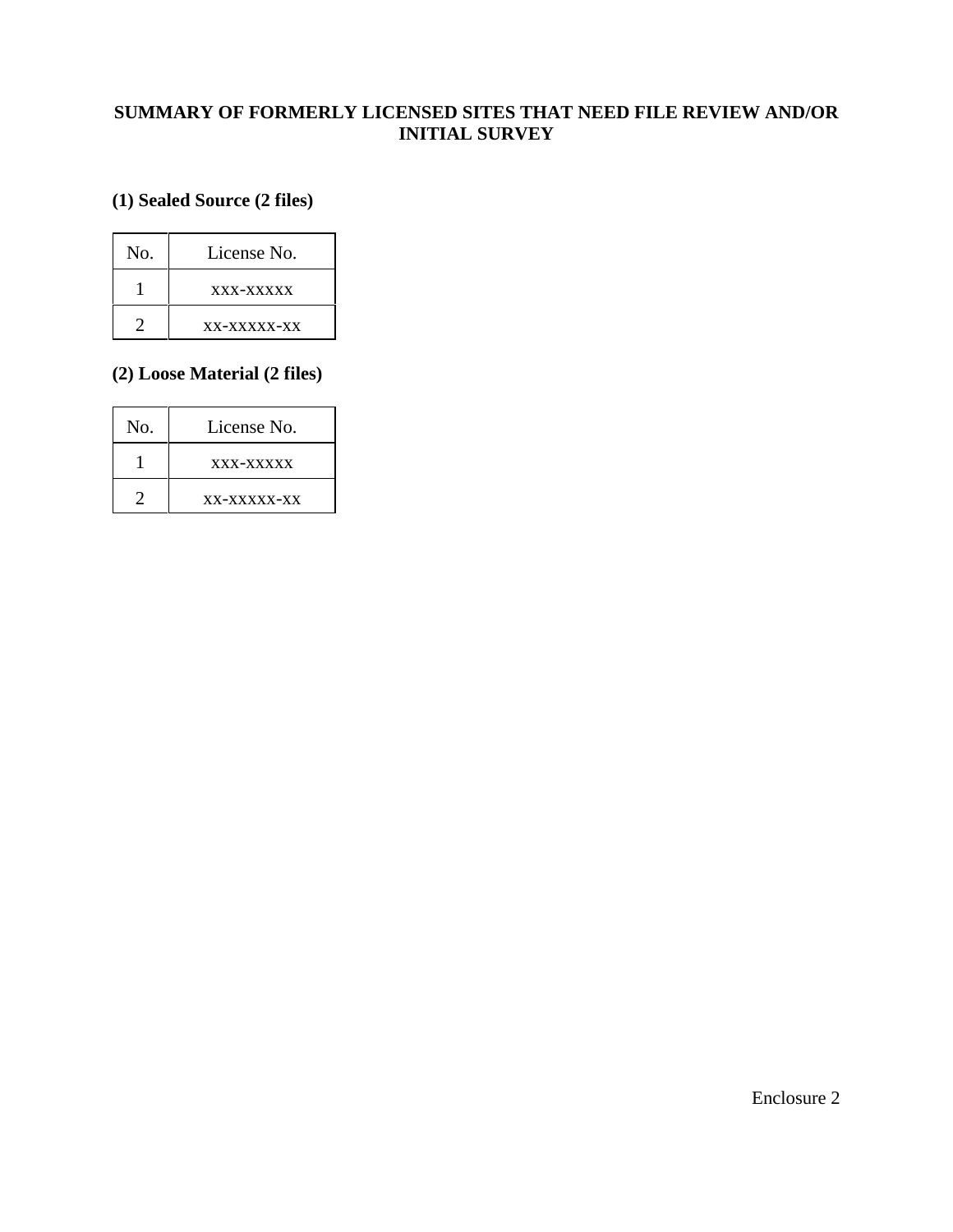## **ESTIMATED COST FOR FILE REVIEW AND/OR INITIAL SURVEY**

| Sealed Source File #1                          |                         |
|------------------------------------------------|-------------------------|
| Activity                                       | Time (hours)            |
| <b>Interviews</b>                              |                         |
| Travel                                         | 8                       |
| Review records & documents                     | 6                       |
| Survey & sampling                              | $\overline{\mathbf{4}}$ |
| Sample transfer & laboratory delivery          | $\overline{2}$          |
| Data evaluation & writing report               | $\overline{2}$          |
| Administration record keeping & correspondence | $\overline{2}$          |
| Other (specify)                                |                         |
| Total                                          | 28                      |
|                                                |                         |
| Sealed Source File #2                          |                         |
| Activity                                       | Time (hours)            |
| <b>Interviews</b>                              | 0                       |
| <b>Travel</b>                                  | 0                       |
| Review records & documents                     | 5                       |
| Survey & sampling                              | $\overline{0}$          |
| Sample transfer & laboratory delivery          | $\overline{0}$          |
| Data evaluation & writing report               | $\bf{0}$                |
| Administration record keeping & correspondence | $\overline{\mathbf{3}}$ |
| Other (specify)                                |                         |
| Total                                          | 8                       |

## **Step 1: Estimate work hours by major activity for each file**

\* Numbers in shaded areas need to be replaced with actual numbers.

Enclosure 3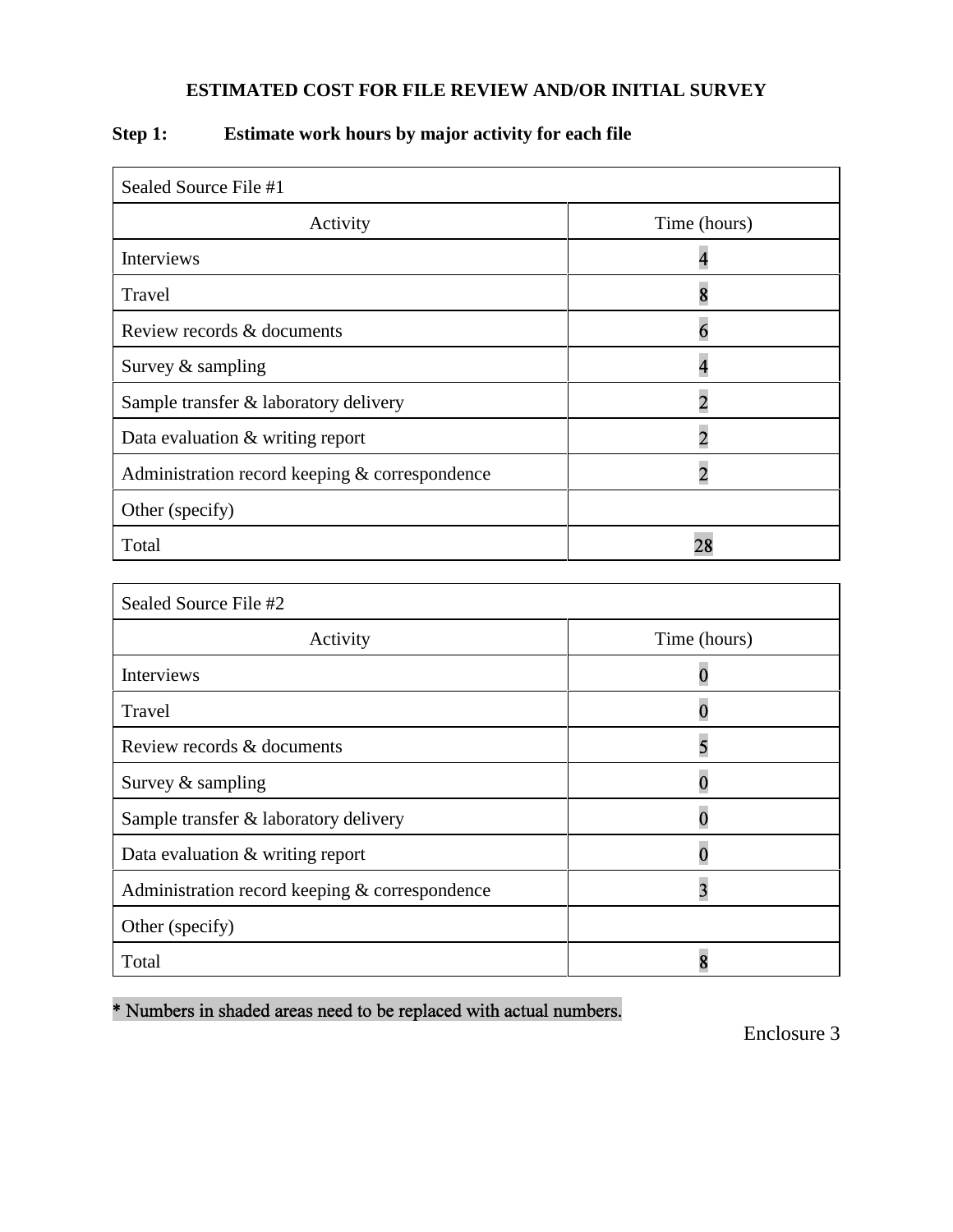| Loose Material File #1                         |              |  |  |
|------------------------------------------------|--------------|--|--|
| Activity                                       | Time (hours) |  |  |
| Interviews                                     |              |  |  |
| Travel                                         |              |  |  |
| Review records & documents                     |              |  |  |
| Survey $&$ sampling                            | 2            |  |  |
| Sample transfer & lab delivery                 | 5            |  |  |
| Data evaluation & writing report               |              |  |  |
| Administration record keeping & correspondence | 3            |  |  |
| Other (specify)                                |              |  |  |
| Total                                          | 21           |  |  |

| Loose Material File #2                         |              |  |  |
|------------------------------------------------|--------------|--|--|
| Activity                                       | Time (hours) |  |  |
| Interviews                                     |              |  |  |
| Travel                                         |              |  |  |
| Review records & documents                     |              |  |  |
| Survey $&$ sampling                            |              |  |  |
| Sample transfer & lab delivery                 |              |  |  |
| Data evaluation & writing report               | 2            |  |  |
| Administration record keeping & correspondence |              |  |  |
| Other (specify)                                |              |  |  |
| Total                                          |              |  |  |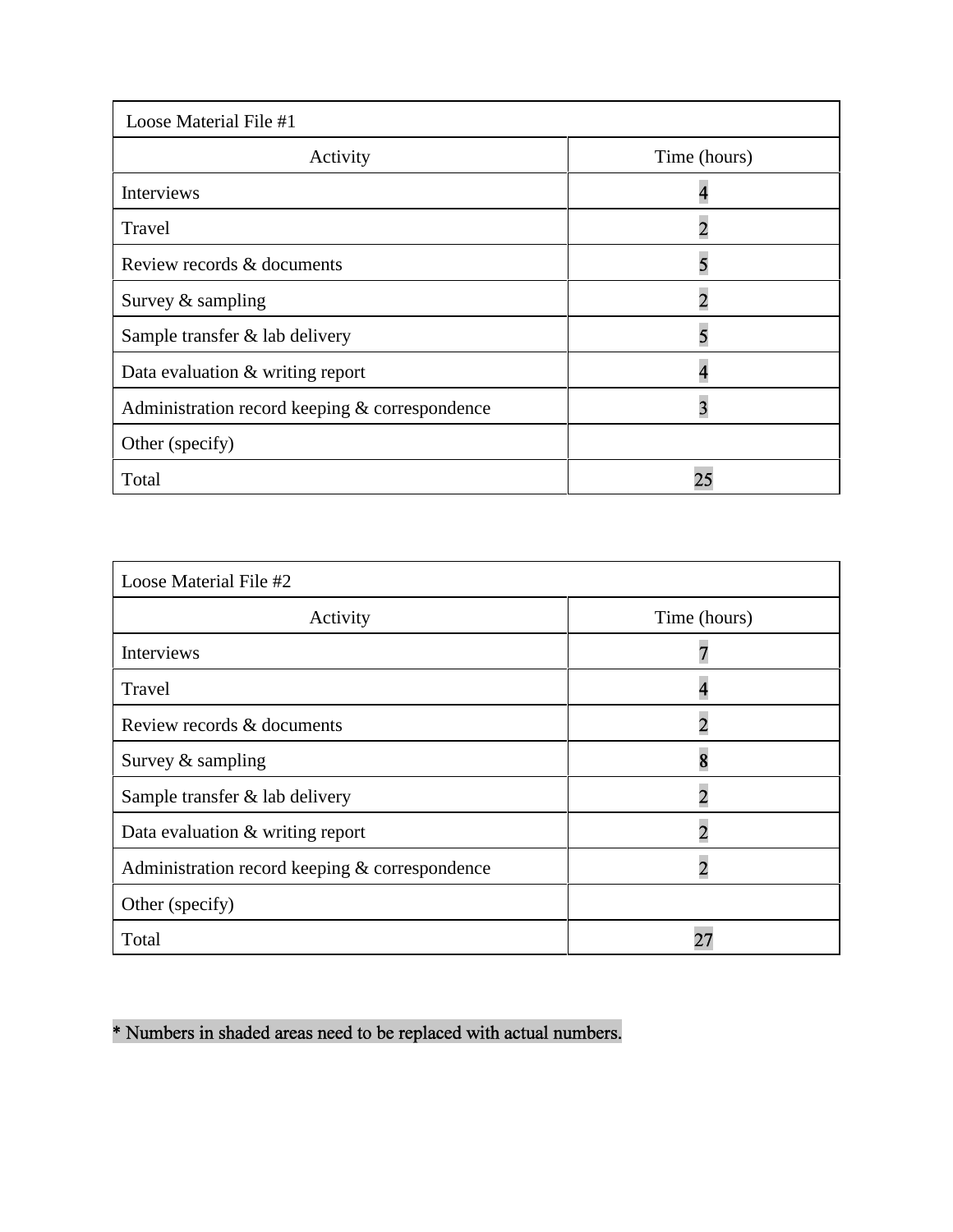#### **Step 2:Enter the total work hours reported in step 1 for each file into the appropriate cells below, and add them to obtain a total.**

| File                   | Total time (Hours) |
|------------------------|--------------------|
| Sealed Source File #1  | 28                 |
| Sealed Source File #2  |                    |
| Loose Material File #1 | 25                 |
| Loose Material File #2 | 27                 |
| <b>Total Hours</b>     | 88                 |

**Step 3:List the average hourly rate for person(s) conducting file review and/or initial survey** 

Average hourly rate  $= $33.50$ 

**Step 4:Multiply the average hourly rate by total hour reported in step 2 to determine the cost.**

 $$33.50 \times 88 \text{ (hours)} = $2,948$ 

#### **Step 5:Determine worker benefit cost**

Percentage of worker benefit  $= 25.5\%$ 

\$2,948 (total cost from Step 4) x  $25.5\% = $752$ 

#### **Step 6:Estimate Travel and Per Diem cost**

| Sealed Source Site #1  | \$370   |
|------------------------|---------|
| Sealed Source Site #2  | \$0.00  |
| Loose Material Site #1 | \$505   |
| Loose Material Site #2 | \$807   |
| Total                  | \$1,682 |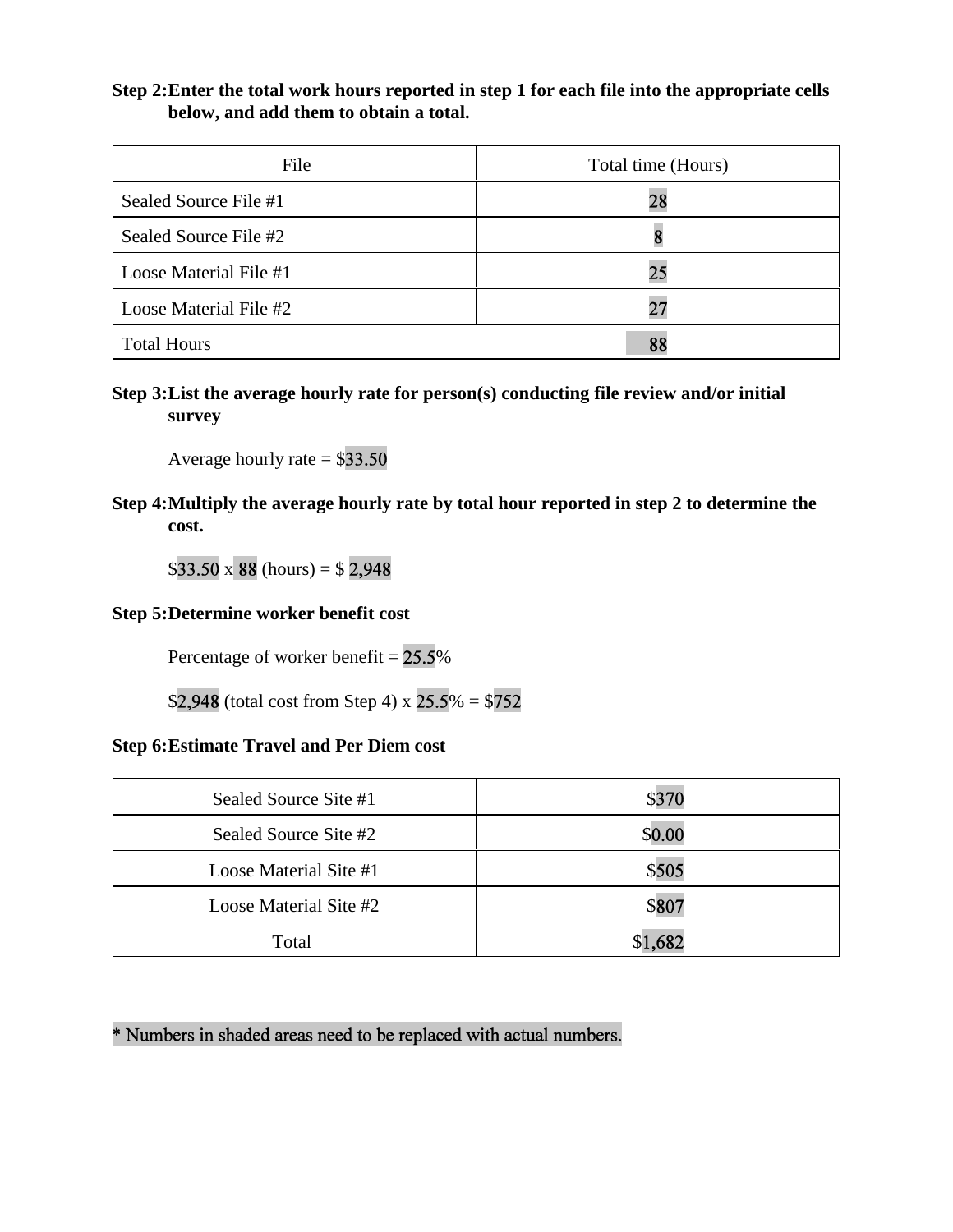## **Step 7:Estimate supplies and service cost**

| List of supplies and service | Cost  |
|------------------------------|-------|
| Supply item #1               | \$170 |
| Supply item #2               | \$220 |
| Service item #1              | \$105 |
| Service item #2              | \$185 |
| Total                        | \$680 |

#### **Step 8: Estimate total direct cost**

| Items                             | Cost    |
|-----------------------------------|---------|
| Cost (Step 4)                     | \$2,948 |
| Worker benefit cost (Step 5)      | \$752   |
| Travel and per diem cost (Step 6) | \$1,682 |
| Supply and service cost (Step 7)  | \$680   |
| Total                             |         |

### **Step 9:Estimate total indirect cost**

Percentage of indirect cost  $= 10.5\%$ 

 $$6,062$  (total cost from Step 8) x  $10.5\% = $637$ 

## **Step 10: Direct plus indirect cost**

 $$6,062$  (direct cost) +  $$637$ (indirect cost) =  $$6,699$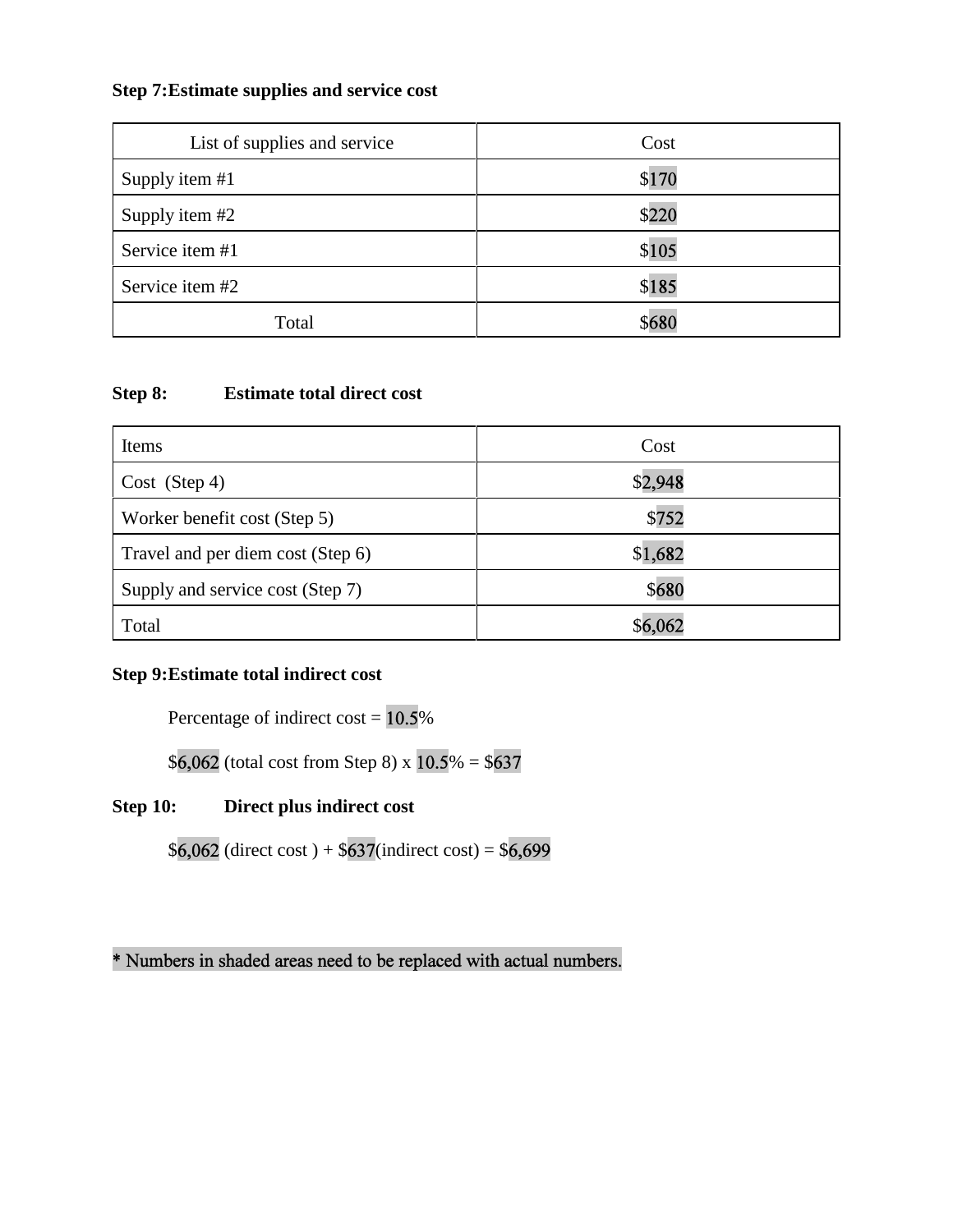## **Step 11: Estimate laboratory analysis and service costs**

| Type of<br>sample                        | Projected<br>sample<br>quantity/site | Cost per sample | Cost for each<br>type of sample |
|------------------------------------------|--------------------------------------|-----------------|---------------------------------|
| Soil                                     |                                      | \$89.00         | \$0.00                          |
| water                                    |                                      | \$58.00         | \$0.00                          |
| wipes                                    |                                      | \$45.00         | \$180.00                        |
| Gamma analysis cost for sealed source #1 |                                      |                 | \$180.00                        |

(1) Gamma analysis for sealed source site #1

(2) Gamma analysis for sealed source site #2

| Type of<br>sample                        | Projected<br>sample<br>quantity/site | Cost per sample | Cost for each<br>type of sample |
|------------------------------------------|--------------------------------------|-----------------|---------------------------------|
| Soil                                     |                                      | \$89.00         | \$0.00                          |
| water                                    |                                      | \$58.00         | \$0.00                          |
| wipes                                    |                                      | \$45.00         | \$270.00                        |
| Gamma analysis cost for sealed source #2 |                                      |                 | \$270.00                        |

#### (3) alpha-spectrum analysis for loose material site #1

| Type of<br>sample                                  | Projected<br>sample<br>quantity/site | Cost per sample | Cost for each<br>type of sample |
|----------------------------------------------------|--------------------------------------|-----------------|---------------------------------|
| Soil                                               |                                      | \$180           | \$900.00                        |
| water                                              |                                      | \$150           | \$600.00                        |
| wipes                                              | 12                                   | \$170           | \$2040.00                       |
| Alpha-spectrum analysis cost for loose material #1 | \$3540.00                            |                 |                                 |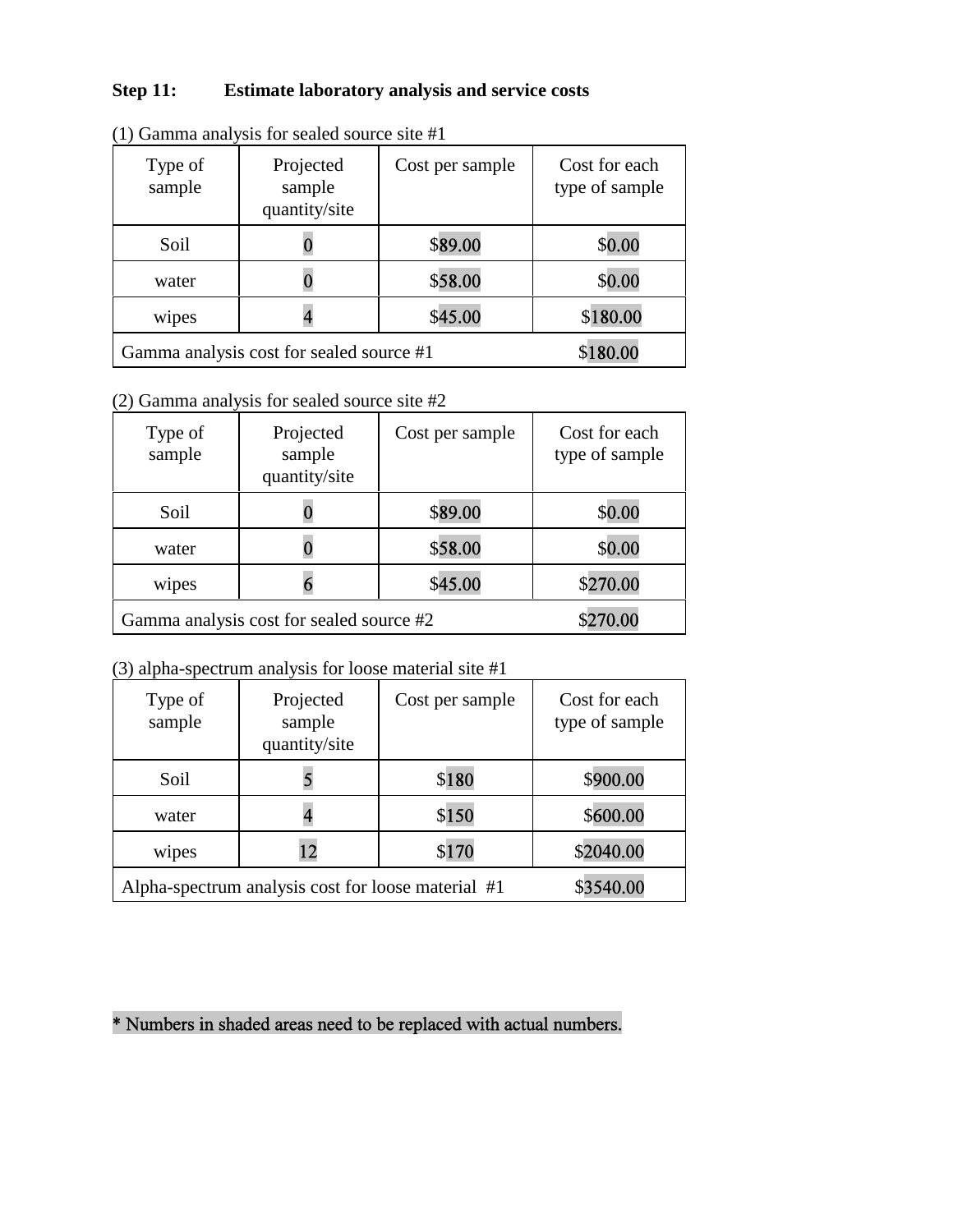| $(1)$ Then specified and you cost for toose material $\pi Z$ |                                      |                 |                                 |  |  |  |
|--------------------------------------------------------------|--------------------------------------|-----------------|---------------------------------|--|--|--|
| Type of<br>sample                                            | Projected<br>sample<br>quantity/site | Cost per sample | Cost for each<br>type of sample |  |  |  |
| Soil                                                         |                                      | \$180           | \$540.00                        |  |  |  |
| water                                                        |                                      | \$150           | \$300.00                        |  |  |  |
| wipes                                                        |                                      | \$170           | \$1360.00                       |  |  |  |
| Alpha-spectrum analysis cost for loose material #2           | \$2200.00                            |                 |                                 |  |  |  |

(4) Alpha-spectrum analysis cost for loose material #2

### (5) Total laboratory analysis and service cost

| Item                               | laboratory analysis and service cost |  |
|------------------------------------|--------------------------------------|--|
| Sealed source site #1              | \$180.00                             |  |
| Sealed source site #2              | \$270.00                             |  |
| Loose material site #1             | \$3540.00                            |  |
| Loose material site #2             | \$2,200.00                           |  |
| Total laboratory and analysis cost | \$6,190.00                           |  |

## **Step 12: Determine the estimated grand total cost**

 $$6,699$  (from Step 10) + \$6,190 (from Step 11) = \$12,889